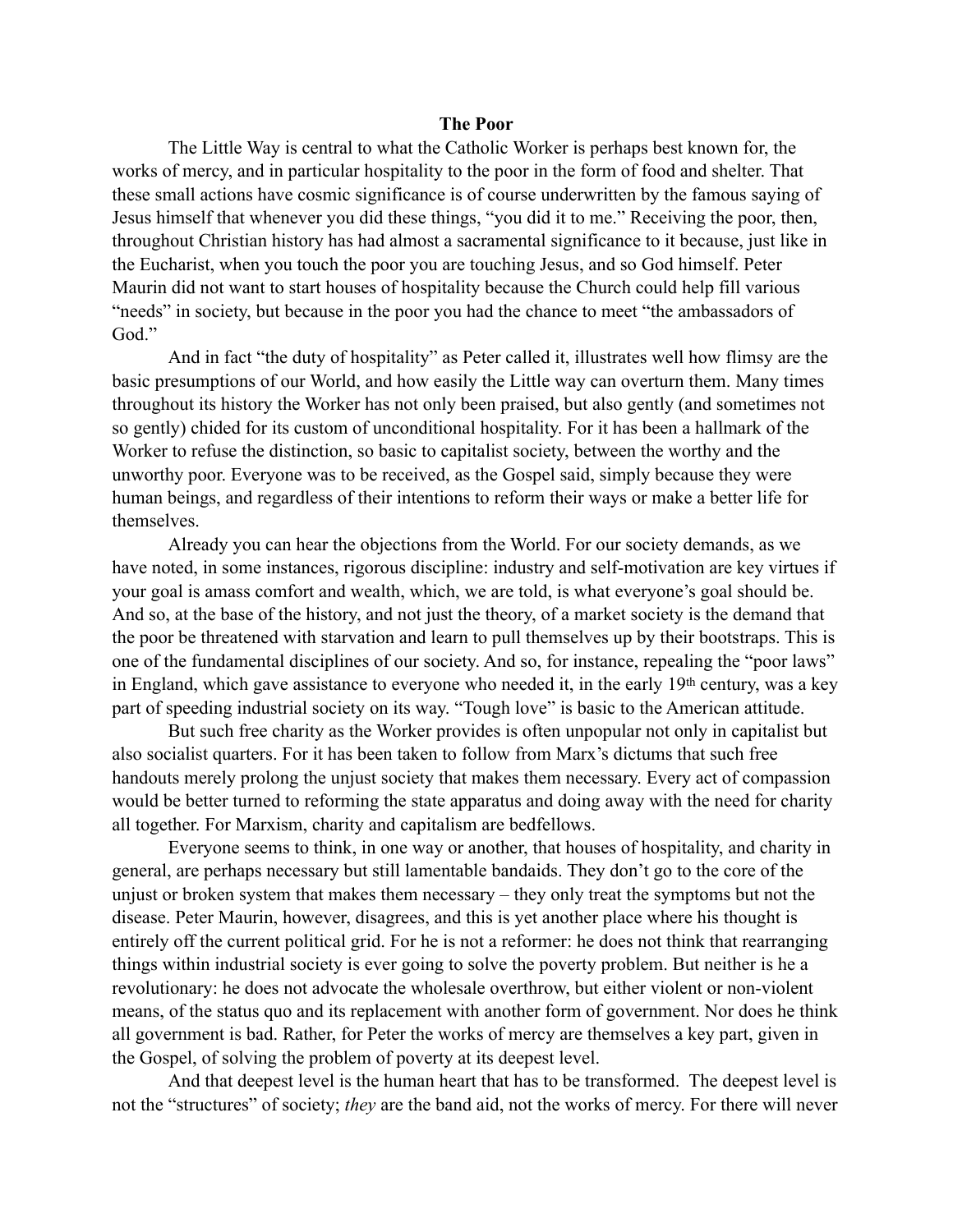be a just society if there are not just *people,* and if there *are* just people, then even if we have the worst structures imaginable, people will refuse to be unjust to each other. The problem is not technical or sociological organization, the problem is sin. So, as Dorothy said, the most pressing question today is how to bring about a revolution of the heart. Once again, Dorothy and Peter are not social critics or political activists, taking up a stand somewhere on the current spectrum, but Catholics. And for Catholics, one of the time-honored ways of letting God remake your heart is by the practice of the works of mercy. And this is exactly what hospitality houses are good for.

Our society generates so many destitute people with nowhere to go but the street or the municipal shelter in part because we insist on government, institutions, and organizations taking care of the poor for us. Most of us don't get involved with the poor, and the poor are often too proud to ask. Again, we all prefer the impersonal, the mechanical. The opposite of this is what Peter advocated as the Christian alternative: personal responsibility at a personal sacrifice. As he put it: "the first Christians housed and fed the poor at a personal sacrifice, and the pagans said 'see how they love each other.' Today, Christians want the poor housed and fed at the taxpayers' expense, and so the pagans say, 'see how they pass the buck.'" That's not a "systematic problem", that's a problem with the habits of our heart. We have become the isolated, lone individuals we practice to be every day. It's summed up nicely by the well-intentioned woman, commenting on the city of Minneapolis' failure to provide adequately for one of our local large homeless tent cities: "We are happy to help, but we shouldn't have to. It's not our problem".

Another way of putting this is that homelessness is Catholics' fault. There are 300 people outside on the streets of the city of St. Paul on any given night these days (and that's in the winter, with all the shelters full). I hear all the time about the herculean measures that are being taken by city and state officials to find these folks a place to go. But it need not be so hard. There are about 900,000 Catholics in the Archdiocese, and a lot more than 300 of them live in St Paul. If even a sliver of us took Jesus' words seriously – that in housing our brethren we house *him,*  and (it might be worth mentioning) in some way our salvation depends on it – and took in, not many, but *one* homeless person, we would do away with homelessness in St Paul in one day. The reason we don't do so is not because we can't, but because we won't. And this is a problem of the heart; it's a moral and religious issue. Because of *this* problem, we need a big band aid – all of the municipal shelters and state and city intervention. Homelessness is not a technical or political fault, it's due to our own disobedience. If we simply did what the Son of God explicitly told us, there would be no "problems." It's Catholics' fault. We need a revolution of the heart.

So the little way, again, is not the sour grapes of those of us who have to make due in the world while others in power make a new one. It *is* the way to make a new one. Yet this can give the impression that the point of the daily practice of the works of mercy is to "meet needs" or to "do our part" to "end" poverty, suffering, or whatever. Yet this is not the way the Catholic Worker approaches the matter. It's much more personal than that. If you read some histories of the beginning of hospitality houses, it is almost always a matter of people simply responding to the poor they happen to find around them, when they walked home from work, or went to church, or pulled off the interstate. *This* person whom you happen upon on Thursday afternoon, or Sunday night, and start talking to, becomes your guest, not because you have planned a social program or an outreach center and are "ready for him", but because you are a Christian, and you know that this man or woman is the Son of God himself.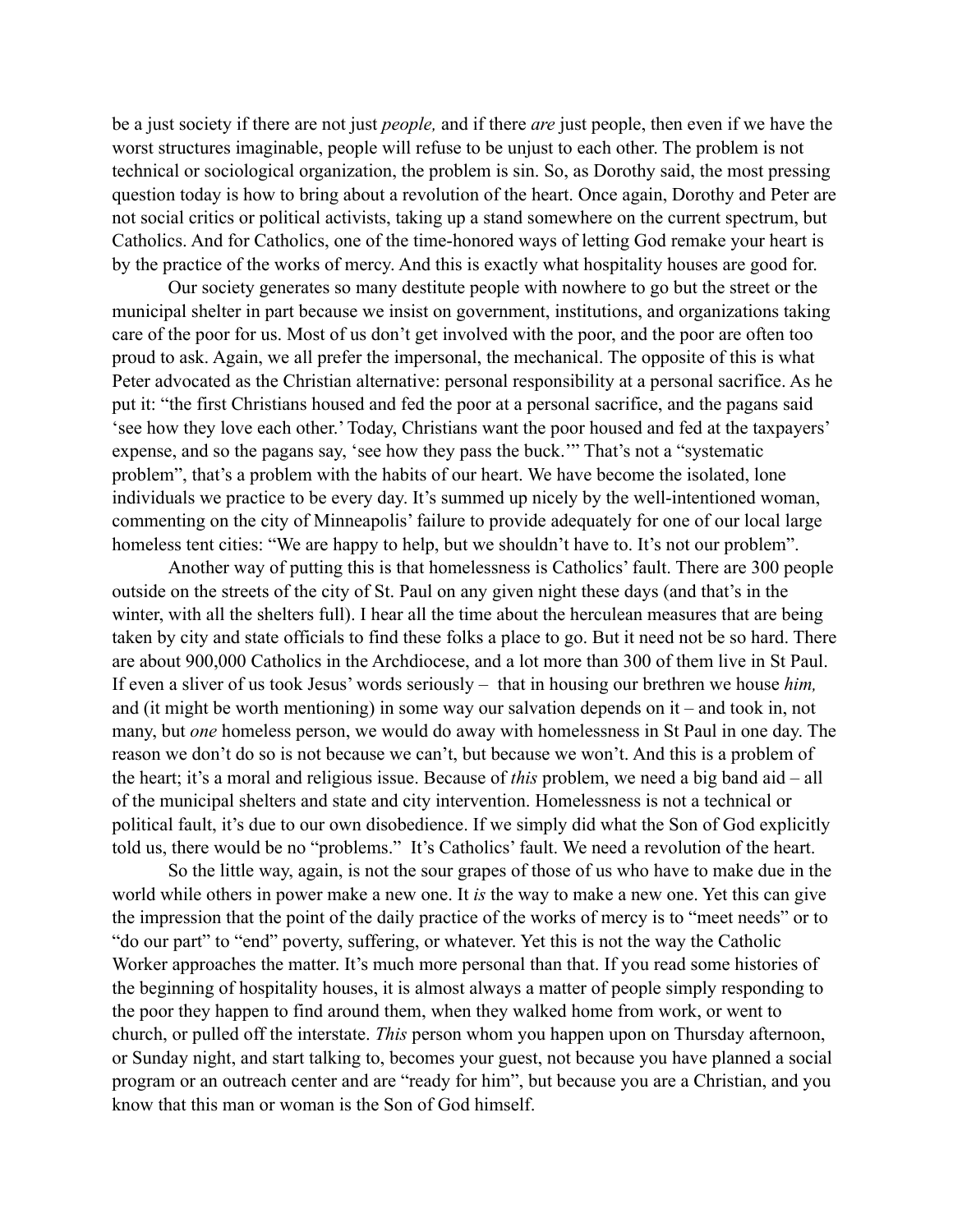Engagement with the poor is not social work, but part of the Divine Liturgy come into real life. This is what Peter called, in contrast to the sterile handouts of institutions, *personalism.*  It is rooted in the doctrine that every person bears the image of the Trinity on his body and soul, and so every one should be treated, not just with dignity and respect, but as an utterly unique enfleshment expressing the Creator. Each person is an *encounter*, as Pope Francis says, with Something utterly beyond ourselves, and the poor in particular, are to be received, as St Benedict said, not *as if* they were Christ, but *as Christ;* because they really are.

So what we sometimes call "serving" the poor is not a matter of mechanics, but *devotion*. We might better speak of *reverencing* them. "Serving" today is too close to "providing services", and we do not service the poor; we service our cars. One of my old Catholic Worker friends, now a priest, used to be asked by the poor if we were "feeding" today. "You ain't cattle", he'd say in his Georgia accent, "y'all come in and make yourselves at home." This is how to reverence the poor: knowing they are Christ, and at the same time treating them as *people.* 

Devotion is one reason that *sharing life* with the poor has always been somewhere near the heart of the Christian tradition. Jesus says both "I am the poor", and "you will always have the poor *with you.*" Contact with the poor is not something, it seems, that *some* Christians do, super-disciples, saints, or those who "have a heart" for them. Encounter with them is not optional, but at the very heart of the Gospel. And this is why the Catholic Worker, and Peter in particular, was adamant that hospitality houses not *distract* from the duty of every Christian, to respond to the poor around us. He reminded us of the early Church's practice of each household keeping a Christ-room: one room set aside to receive Christ in the poor. In a sermon on this topic, St. John Chrysostom in the fourth century warned his congregation about the lure of the (then) newly established municipal shelter for the homeless. God has sent the poor here for *you,*  he cried. Don't give up your Christ-room! In Peter's vision, then, hospitality houses are not replacements for having the poor in our homes, they simply are that.

Once we get it through our heads that God has not asked us to fix society's problems, but rather simply to be *with us* in the poor, our whole view of the thing shifts. First of all, it takes a whole lot of pressure off. You don't have to be a social worker, or an economist, be rich, or have any kind strategy or facilities. The focus shifts, you might say, from a posture of *working for* the poor to a posture of *being with* them*. Working for* the poor is a major (and lucrative) industry, and it's what just about everybody these days has in mind when you mention the poor. You know the script: find the "needs" and find a way to fill them. *Working for* organizes and engineers, it develops goals, and it *fits the poor* to those goals. *Being with* the poor though, simply takes a person as a person, without having to figure out what her problems are, much less fix them. It's the possibility of friendship, and presumes that the opportunity to work for, when it arises, arises out of a previous commitment to be with. And it grounds this posture of being with on the Gospel itself. Because there is nothing more basic to Christianity than God's desire to *be with* us. In being with the poor we are doing what the Son of God did at Christmas: the Word become flesh and dwelled *with us.* He did this so he could eternally be *with us.* And perhaps even more importantly, being with the poor is yet one more way that this miracle reaches out and touches *us.* 

At the same time, friendship with the poor is not to be sentimentalized. It is not about having a heart to heart, being affectionate, or sharing deep thoughts. It is not about becoming